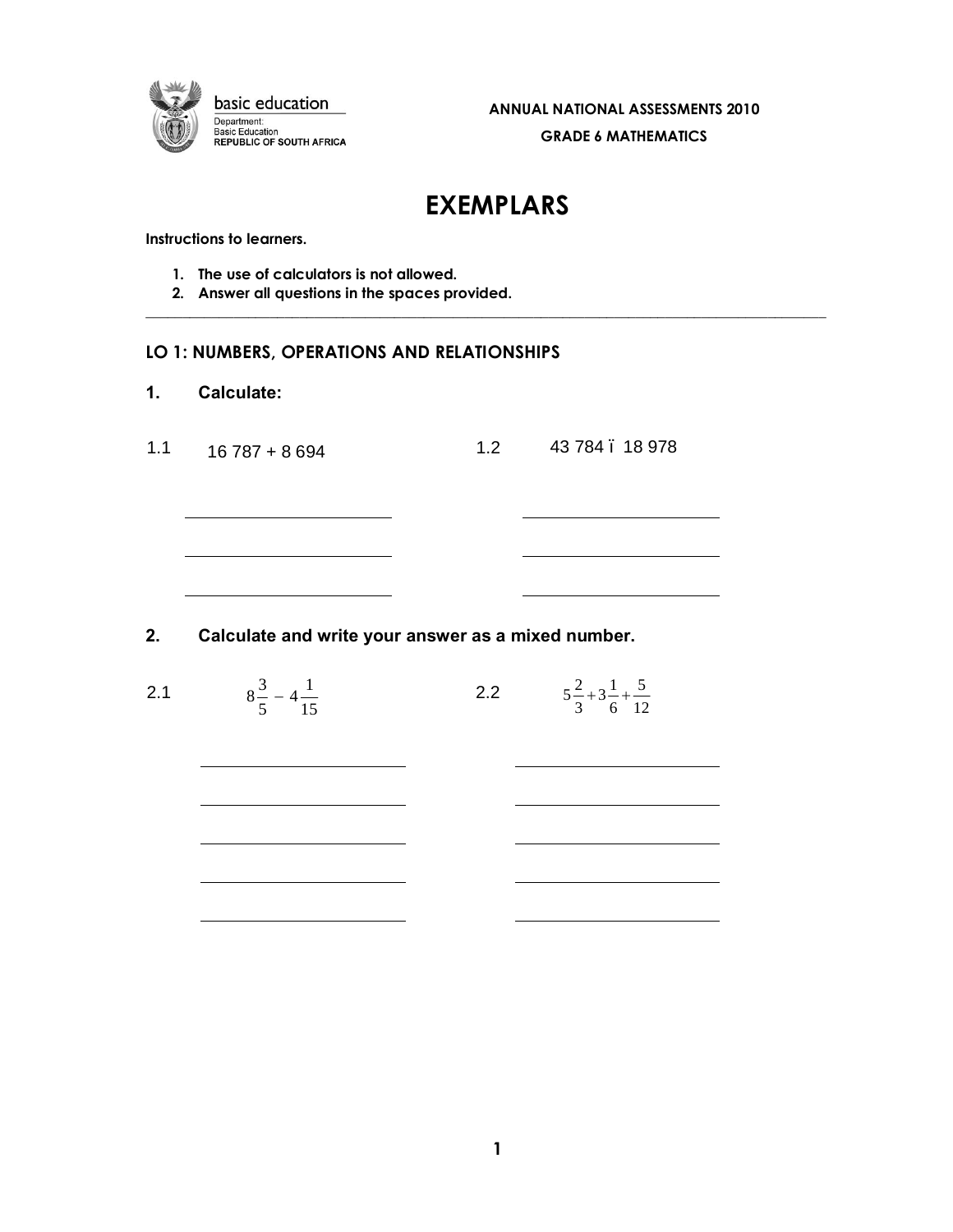## **LO 2: PATTERNS, FUNCTIONS AND ALGEBRA**

| What is the sixth number in the following sequence?    |
|--------------------------------------------------------|
|                                                        |
|                                                        |
|                                                        |
|                                                        |
|                                                        |
|                                                        |
|                                                        |
|                                                        |
|                                                        |
| On the grid below, each block represents 1 cm by 1 cm. |